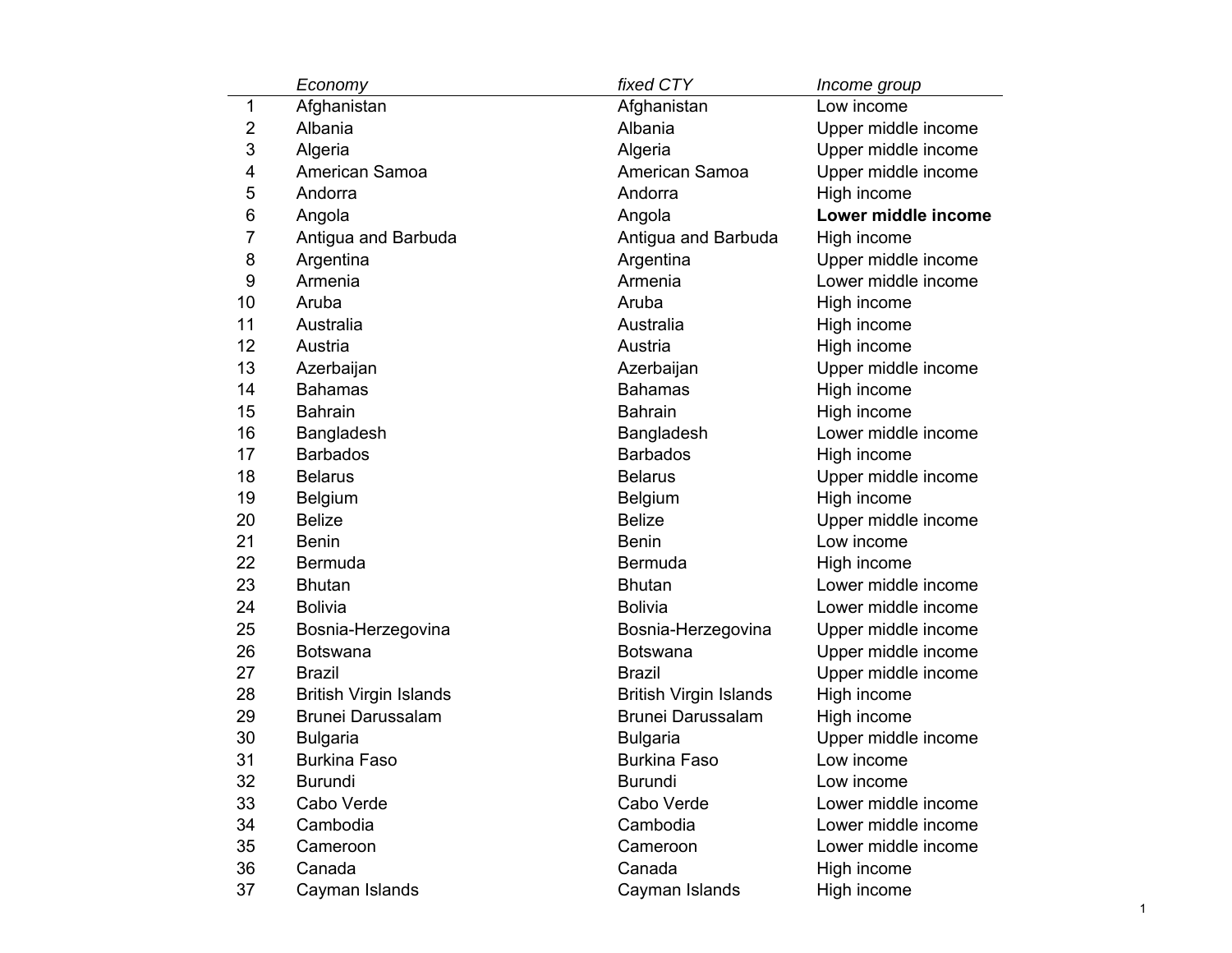|    | Economy                         | fixed CTY                                     | Income group               |
|----|---------------------------------|-----------------------------------------------|----------------------------|
| 1  | Afghanistan                     | Afghanistan                                   | Low income                 |
| 38 | <b>Central African Republic</b> | Central African Republic Low income           |                            |
| 39 | Chad                            | Chad                                          | Low income                 |
| 40 | <b>Channel Islands</b>          | <b>Channel Islands</b>                        | High income                |
| 41 | Chile                           | Chile                                         | High income                |
| 42 | Peoples Republic of China       | Peoples Republic of China Upper middle income |                            |
| 43 | Colombia                        | Colombia                                      | Upper middle income        |
| 44 | Comoros                         | Comoros                                       | Low income                 |
| 45 | Congo, Dem. Rep.                | Congo, Dem. Rep.                              | Low income                 |
| 46 | Congo, Rep.                     | Congo, Rep.                                   | Lower middle income        |
| 47 | Costa Rica                      | Costa Rica                                    | Upper middle income        |
| 48 | Côte d'Ivoire                   | Côte d'Ivoire                                 | Lower middle income        |
| 49 | Croatia                         | Croatia                                       | <b>Upper middle income</b> |
| 50 | Cuba                            | Cuba                                          | Upper middle income        |
| 51 | Curaçao                         | Curaçao                                       | High income                |
| 52 | Cyprus                          | Cyprus                                        | High income                |
| 53 | <b>Czech Republic</b>           | <b>Czech Republic</b>                         | High income                |
| 54 | <b>Denmark</b>                  | <b>Denmark</b>                                | High income                |
| 55 | Djibouti                        | Djibouti                                      | Lower middle income        |
| 56 | Dominica                        | Dominica                                      | Upper middle income        |
| 57 | Dominican Republic              | Dominican Republic                            | Upper middle income        |
| 58 | Ecuador                         | Ecuador                                       | Upper middle income        |
| 59 | Egypt                           | Egypt                                         | Lower middle income        |
| 60 | El Salvador                     | El Salvador                                   | Lower middle income        |
| 61 | <b>Equatorial Guinea</b>        | <b>Equatorial Guinea</b>                      | Upper middle income        |
| 62 | Eritrea                         | Eritrea                                       | Low income                 |
| 63 | Estonia                         | Estonia                                       | High income                |
| 64 | Ethiopia                        | Ethiopia                                      | Low income                 |
| 65 | Faroe Islands                   | Faroe Islands                                 | High income                |
| 66 | Fiji                            | Fiji                                          | Upper middle income        |
| 67 | Finland                         | Finland                                       | High income                |
| 68 | France                          | France                                        | High income                |
| 69 | French Polynesia                | French Polynesia                              | High income                |
| 70 | Gabon                           | Gabon                                         | Upper middle income        |
| 71 | Gambia, The                     | Gambia, The                                   | Low income                 |
| 72 | Georgia                         | Georgia                                       | Lower middle income        |
| 73 | Germany                         | Germany                                       | High income                |
|    |                                 |                                               |                            |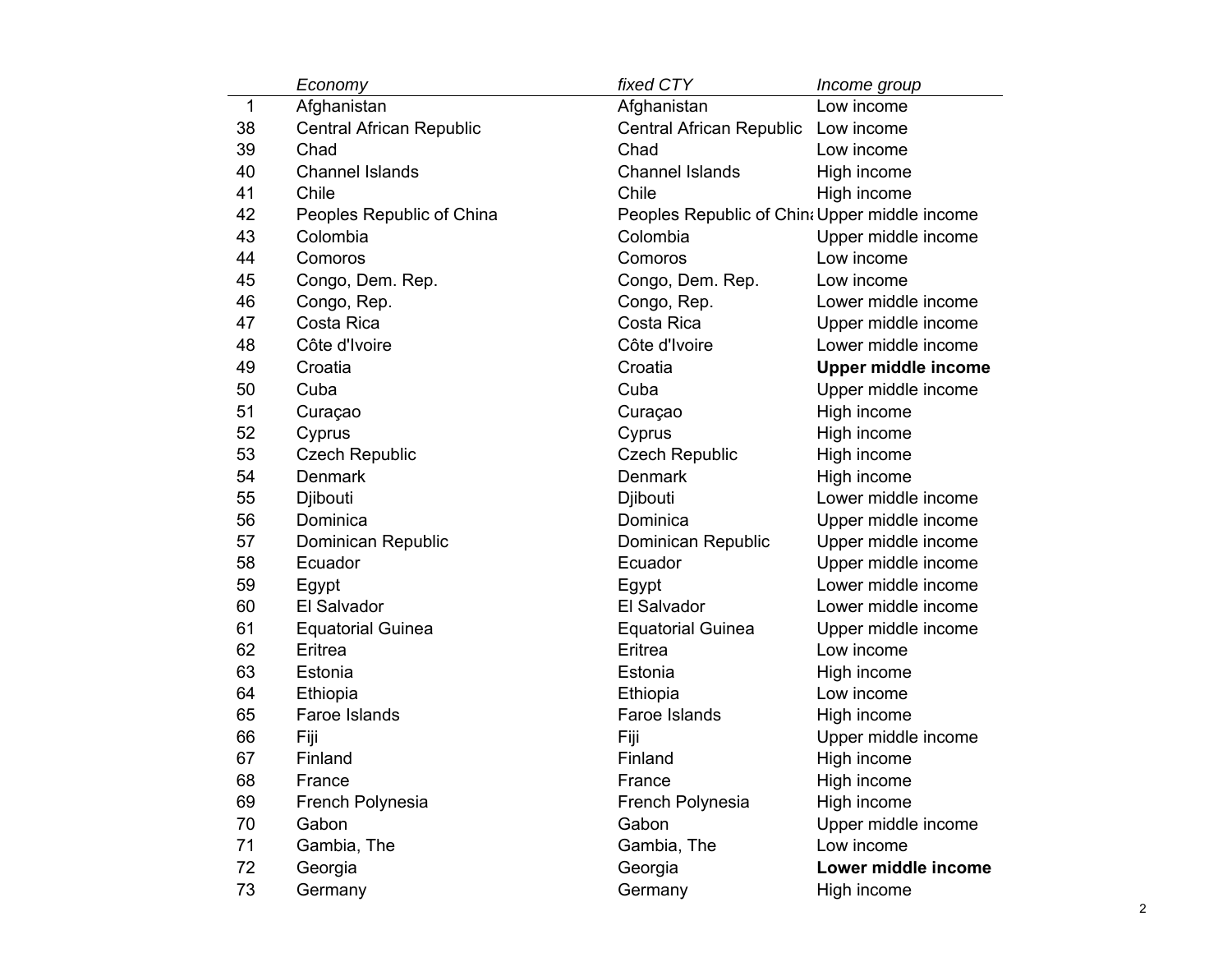|    | Economy                   | fixed CTY                                       | Income group        |
|----|---------------------------|-------------------------------------------------|---------------------|
| 1  | Afghanistan               | Afghanistan                                     | Low income          |
| 74 | Ghana                     | Ghana                                           | Lower middle income |
| 75 | Gibraltar                 | Gibraltar                                       | High income         |
| 76 | Greece                    | Greece                                          | High income         |
| 77 | Greenland                 | Greenland                                       | High income         |
| 78 | Grenada                   | Grenada                                         | Upper middle income |
| 79 | Guam                      | Guam                                            | High income         |
| 80 | Guatemala                 | Guatemala                                       | Lower middle income |
| 81 | Guinea                    | Guinea                                          | Low income          |
| 82 | Guinea-Bissau             | Guinea-Bissau                                   | Low income          |
| 83 | Guyana                    | Guyana                                          | Upper middle income |
| 84 | Haiti                     | Haiti                                           | Low income          |
| 85 | Honduras                  | Honduras                                        | Lower middle income |
| 86 | Hong Kong                 | Hong Kong                                       | High income         |
| 87 | Hungary                   | Hungary                                         | High income         |
| 88 | Iceland                   | Iceland                                         | High income         |
| 89 | India                     | India                                           | Lower middle income |
| 90 | Indonesia                 | Indonesia                                       | Lower middle income |
| 91 | Iran                      | Iran                                            | Upper middle income |
| 92 | Iraq                      | Iraq                                            | Upper middle income |
| 93 | Ireland                   | Ireland                                         | High income         |
| 94 | Isle of Man               | Isle of Man                                     | High income         |
| 95 | Israel                    | <b>Israel</b>                                   | High income         |
| 96 | Italy                     | Italy                                           | High income         |
| 97 | Jamaica                   | Jamaica                                         | Upper middle income |
| 98 | Japan                     | Japan                                           | High income         |
| 99 | Jordan                    | Jordan                                          | Lower middle income |
| ## | Kazakhstan                | Kazakhstan                                      | Upper middle income |
| ## | Kenya                     | Kenya                                           | Lower middle income |
| ## | Kiribati                  | Kiribati                                        | Lower middle income |
| ## | Korea, Dem. People's Rep. | Korea, Dem. People's Re <sub>l</sub> Low income |                     |
| ## | South Korea               | South Korea                                     | High income         |
| ## | Kosovo                    | Kosovo                                          | Lower middle income |
| ## | Kuwait                    | Kuwait                                          | High income         |
| ## | Kyrgyz Republic           | <b>Kyrgyz Republic</b>                          | Lower middle income |
| ## | Lao PDR                   | Lao PDR                                         | Lower middle income |
| ## | Latvia                    | Latvia                                          | High income         |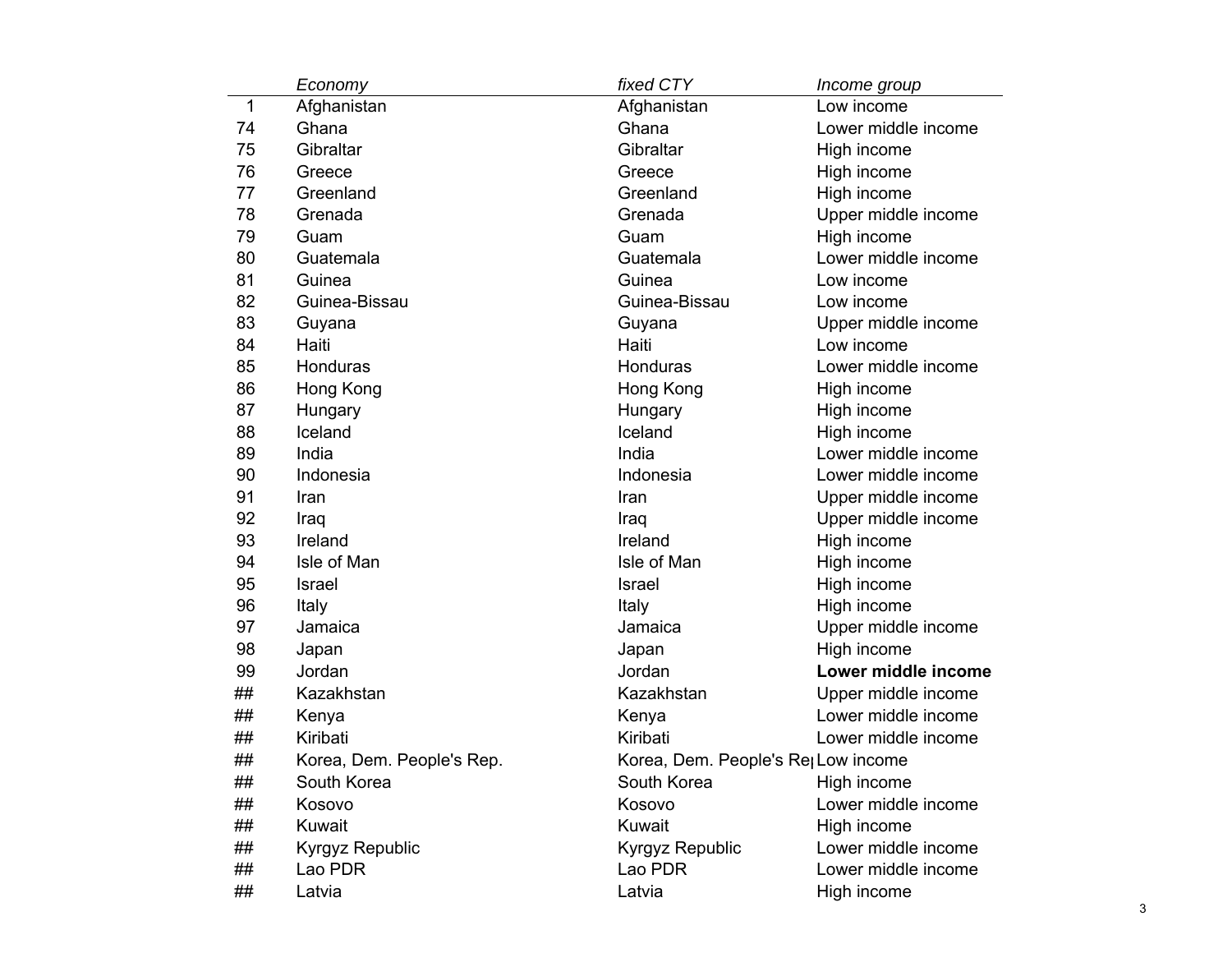|    | Economy                 | fixed CTY               | Income group               |
|----|-------------------------|-------------------------|----------------------------|
| 1  | Afghanistan             | Afghanistan             | Low income                 |
| ## | Lebanon                 | Lebanon                 | Upper middle income        |
| ## | Lesotho                 | Lesotho                 | Lower middle income        |
| ## | Liberia                 | Liberia                 | Low income                 |
| ## | Libya                   | Libya                   | Upper middle income        |
| ## | Liechtenstein           | Liechtenstein           | High income                |
| ## | Lithuania               | Lithuania               | High income                |
| ## | Luxembourg              | Luxembourg              | High income                |
| ## | Macao SAR, China        | Macao SAR, China        | High income                |
| ## | Macedonia               | Macedonia               | Upper middle income        |
| ## | Madagascar              | Madagascar              | Low income                 |
| ## | Malawi                  | Malawi                  | Low income                 |
| ## | Malaysia                | Malaysia                | Upper middle income        |
| ## | <b>Maldives</b>         | <b>Maldives</b>         | Upper middle income        |
| ## | Mali                    | Mali                    | Low income                 |
| ## | Malta                   | Malta                   | High income                |
| ## | <b>Marshall Islands</b> | <b>Marshall Islands</b> | Upper middle income        |
| ## | Mauritania              | Mauritania              | Lower middle income        |
| ## | <b>Mauritius</b>        | <b>Mauritius</b>        | Upper middle income        |
| ## | Mexico                  | Mexico                  | Upper middle income        |
| ## | Micronesia, Fed. Sts.   | Micronesia, Fed. Sts.   | Lower middle income        |
| ## | Moldova                 | Moldova                 | Lower middle income        |
| ## | Monaco                  | Monaco                  | High income                |
| ## | Mongolia                | Mongolia                | Lower middle income        |
| ## | Montenegro              | Montenegro              | Upper middle income        |
| ## | Morocco                 | Morocco                 | Lower middle income        |
| ## | Mozambique              | Mozambique              | Low income                 |
| ## | Myanmar                 | Myanmar                 | Lower middle income        |
| ## | Namibia                 | Namibia                 | Upper middle income        |
| ## | Nauru                   | <b>Nauru</b>            | <b>Upper middle income</b> |
| ## | Nepal                   | Nepal                   | Low income                 |
| ## | Netherlands             | Netherlands             | High income                |
| ## | New Caledonia           | New Caledonia           | High income                |
| ## | New Zealand             | New Zealand             | High income                |
| ## | Nicaragua               | Nicaragua               | Lower middle income        |
| ## | Niger                   | Niger                   | Low income                 |
| ## | Nigeria                 | Nigeria                 | Lower middle income        |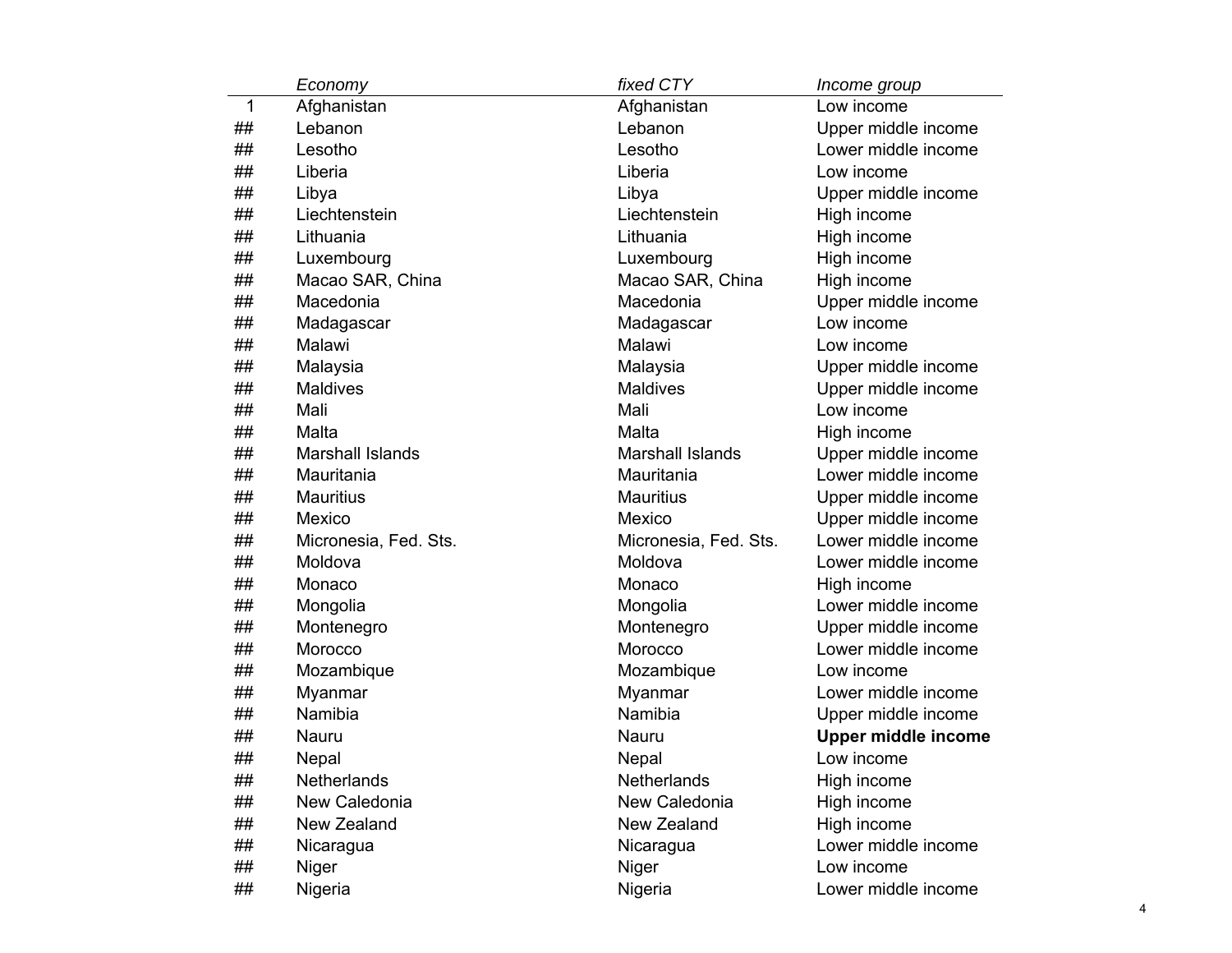|             | Economy                   | fixed CTY                            | Income group               |
|-------------|---------------------------|--------------------------------------|----------------------------|
| $\mathbf 1$ | Afghanistan               | Afghanistan                          | Low income                 |
| ##          | Northern Mariana Islands  | Northern Mariana Islands High income |                            |
| ##          | Norway                    | Norway                               | High income                |
| ##          | Oman                      | Oman                                 | High income                |
| ##          | Pakistan                  | Pakistan                             | Lower middle income        |
| ##          | Palau                     | Palau                                | <b>High income</b>         |
| ##          | Panama                    | Panama                               | Upper middle income        |
| ##          | Papua New Guinea          | Papua New Guinea                     | Lower middle income        |
| ##          | Paraguay                  | Paraguay                             | Upper middle income        |
| ##          | Peru                      | Peru                                 | Upper middle income        |
| ##          | Philippines               | Philippines                          | Lower middle income        |
| ##          | Poland                    | Poland                               | High income                |
| ##          | Portugal                  | Portugal                             | High income                |
| ##          | <b>Puerto Rico</b>        | <b>Puerto Rico</b>                   | High income                |
| ##          | Qatar                     | Qatar                                | High income                |
| ##          | Romania                   | Romania                              | Upper middle income        |
| ##          | Russia                    | Russia                               | Upper middle income        |
| ##          | Rwanda                    | Rwanda                               | Low income                 |
| ##          | Samoa                     | Samoa                                | <b>Upper middle income</b> |
| ##          | San Marino                | San Marino                           | High income                |
| ##          | São Tomé and Principe     | São Tomé and Principe                | Lower middle income        |
| ##          | Saudi Arabia              | Saudi Arabia                         | High income                |
| ##          | Senegal                   | Senegal                              | Low income                 |
| ##          | Serbia                    | Serbia                               | Upper middle income        |
| ##          | Seychelles                | Seychelles                           | High income                |
| ##          | Sierra Leone              | Sierra Leone                         | Low income                 |
| ##          | Singapore                 | Singapore                            | High income                |
| ##          | Sint Maarten (Dutch part) | Sint Maarten (Dutch part)            | High income                |
| ##          | Slovakia                  | Slovakia                             | High income                |
| ##          | Slovenia                  | Slovenia                             | High income                |
| ##          | Palestine                 | Palestine                            | Lower middle income        |
| ##          | Solomon Islands           | Solomon Islands                      | Lower middle income        |
| ##          | Somalia                   | Somalia                              | Low income                 |
| ##          | South Africa              | South Africa                         | Upper middle income        |
| ##          | South Sudan               | South Sudan                          | Low income                 |
| ##          | Spain                     | Spain                                | High income                |
|             |                           |                                      |                            |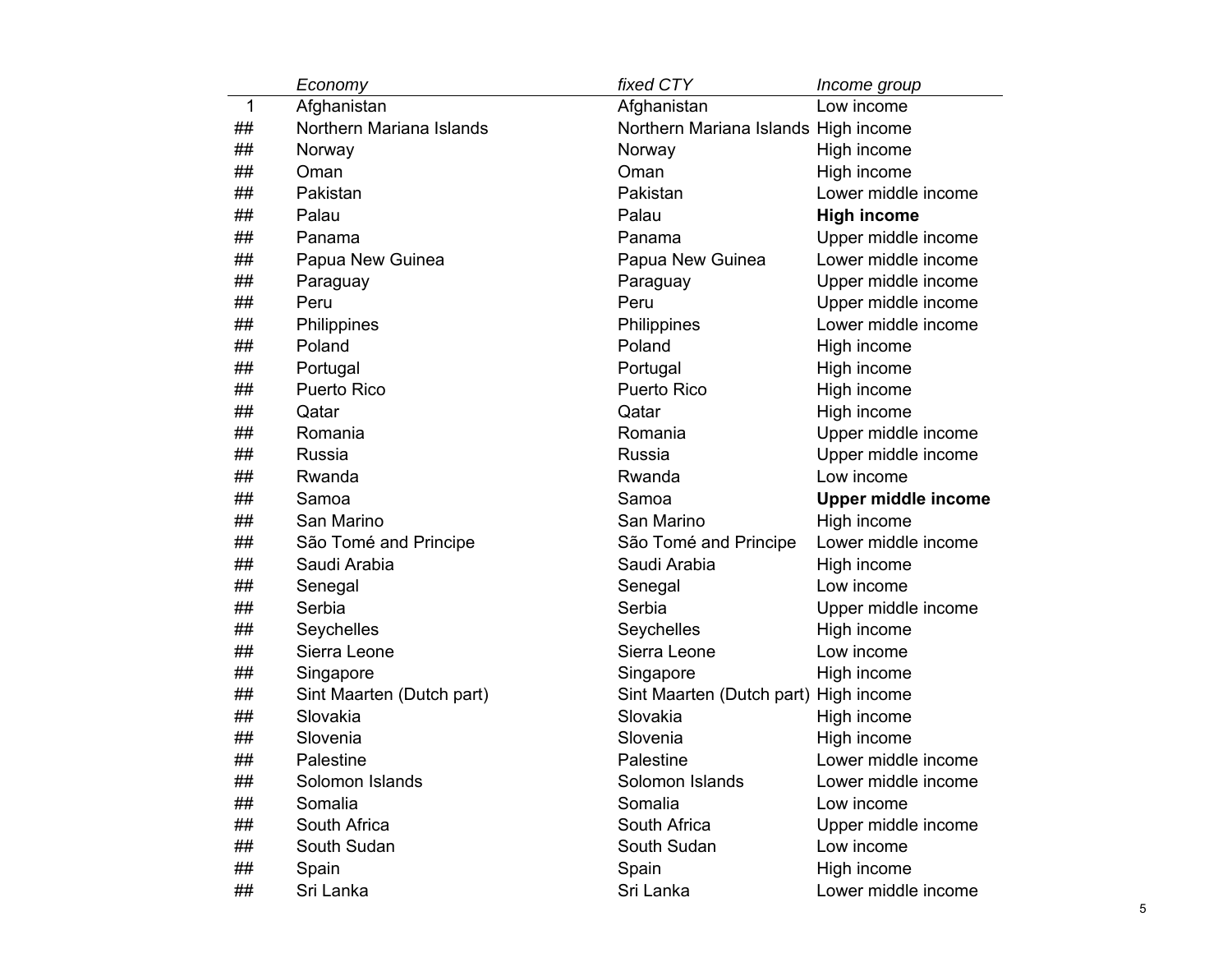|    | Economy                         | fixed CTY                                     | Income group               |
|----|---------------------------------|-----------------------------------------------|----------------------------|
| 1  | Afghanistan                     | Afghanistan                                   | Low income                 |
| ## | <b>St. Kitts and Nevis</b>      | St. Kitts and Nevis                           | High income                |
| ## | St. Lucia                       | St. Lucia                                     | Upper middle income        |
| ## | St. Martin (French part)        | St. Martin (French part)                      | High income                |
| ## | St. Vincent and the Grenadines  | St. Vincent and the Grena Upper middle income |                            |
| ## | Sudan                           | Sudan                                         | Lower middle income        |
| ## | Suriname                        | Suriname                                      | Upper middle income        |
| ## | Swaziland                       | Swaziland                                     | Lower middle income        |
| ## | Sweden                          | Sweden                                        | High income                |
| ## | Switzerland                     | Switzerland                                   | High income                |
| ## | Syrian Arab Republic            | Syrian Arab Republic                          | Lower middle income        |
| ## | Taiwan (ROC)                    | Taiwan (ROC)                                  | High income                |
| ## | Tajikistan                      | Tajikistan                                    | Lower middle income        |
| ## | Tanzania                        | Tanzania                                      | Low income                 |
| ## | Thailand                        | <b>Thailand</b>                               | Upper middle income        |
| ## | <b>Timor-Leste</b>              | <b>Timor-Leste</b>                            | Lower middle income        |
| ## | Togo                            | Togo                                          | Low income                 |
| ## | Tonga                           | Tonga                                         | <b>Upper middle income</b> |
| ## | <b>Trinidad and Tobago</b>      | <b>Trinidad and Tobago</b>                    | High income                |
| ## | Tunisia                         | Tunisia                                       | Lower middle income        |
| ## | Turkey                          | Turkey                                        | Upper middle income        |
| ## | Turkmenistan                    | Turkmenistan                                  | Upper middle income        |
| ## | <b>Turks and Caicos Islands</b> | Turks and Caicos Islands High income          |                            |
| ## | Tuvalu                          | Tuvalu                                        | Upper middle income        |
| ## | Uganda                          | Uganda                                        | Low income                 |
| ## | <b>Ukraine</b>                  | <b>Ukraine</b>                                | Lower middle income        |
| ## | <b>United Arab Emirates</b>     | <b>United Arab Emirates</b>                   | High income                |
| ## | England                         | England                                       | High income                |
| ## | Scotland                        | Scotland                                      | High income                |
| ## | <b>United Kingdom</b>           | <b>United Kingdom</b>                         | High income                |
| ## | <b>USA</b>                      | <b>USA</b>                                    | High income                |
| ## | Uruguay                         | Uruguay                                       | High income                |
| ## | Uzbekistan                      | Uzbekistan                                    | Lower middle income        |
| ## | Vanuatu                         | Vanuatu                                       | Lower middle income        |
| ## | Venezuela                       | Venezuela                                     | Upper middle income        |
| ## | Vietnam                         | Vietnam                                       | Lower middle income        |
| ## | Virgin Islands (U.S.)           | Virgin Islands (U.S.)                         | High income                |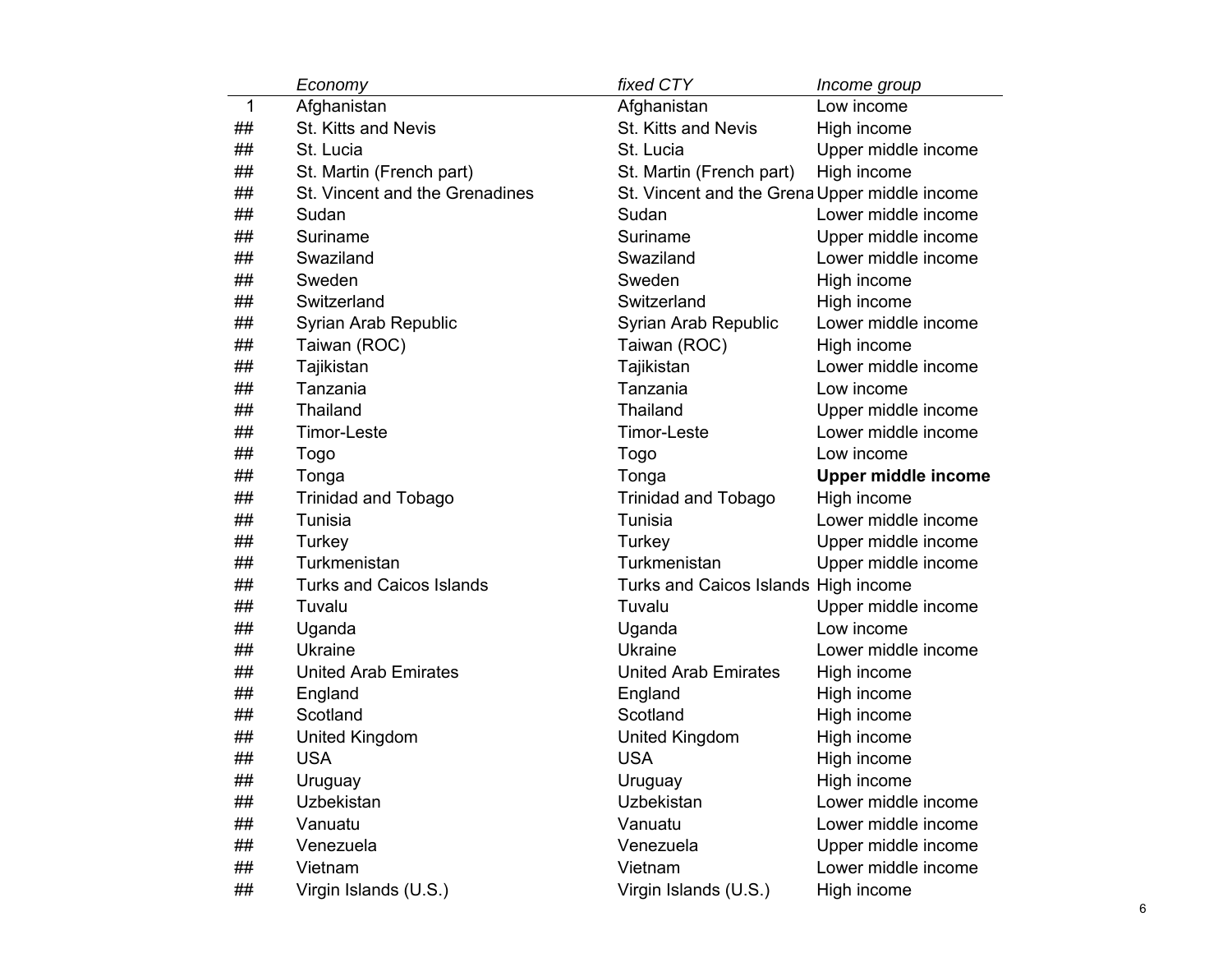|    | Economy            | fixed CTY          | Income group        |
|----|--------------------|--------------------|---------------------|
|    | Afghanistan        | Afghanistan        | Low income          |
| ## | West Bank and Gaza | West Bank and Gaza | Lower middle income |
| ## | Yemen              | Yemen              | Lower middle income |
| ## | Zambia             | Zambia             | Lower middle income |
| ## | Zimbabwe           | Zimbabwe           | Low income          |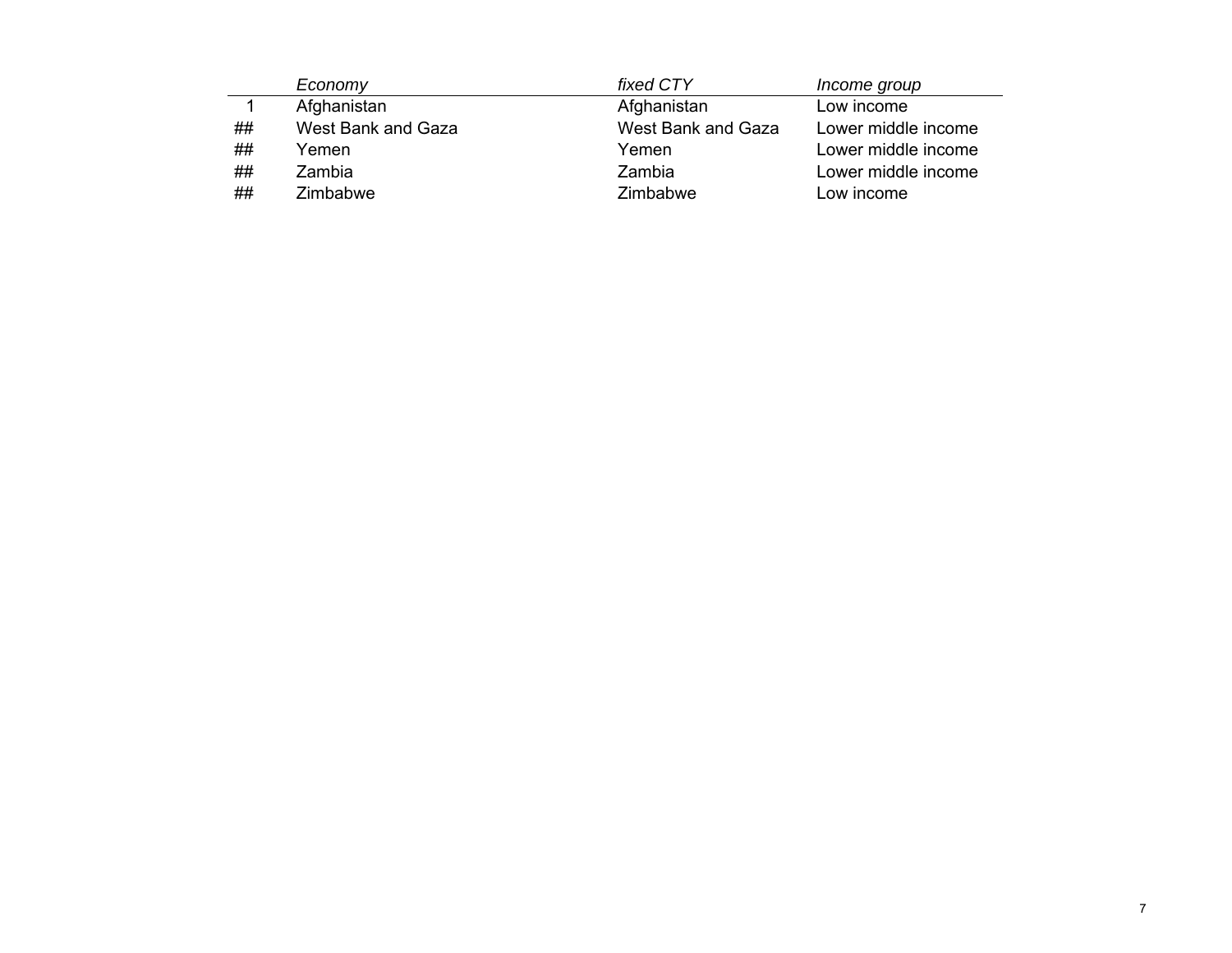| onnmu | ivad    | Income group |
|-------|---------|--------------|
| .     | ------- | ∟ow income   |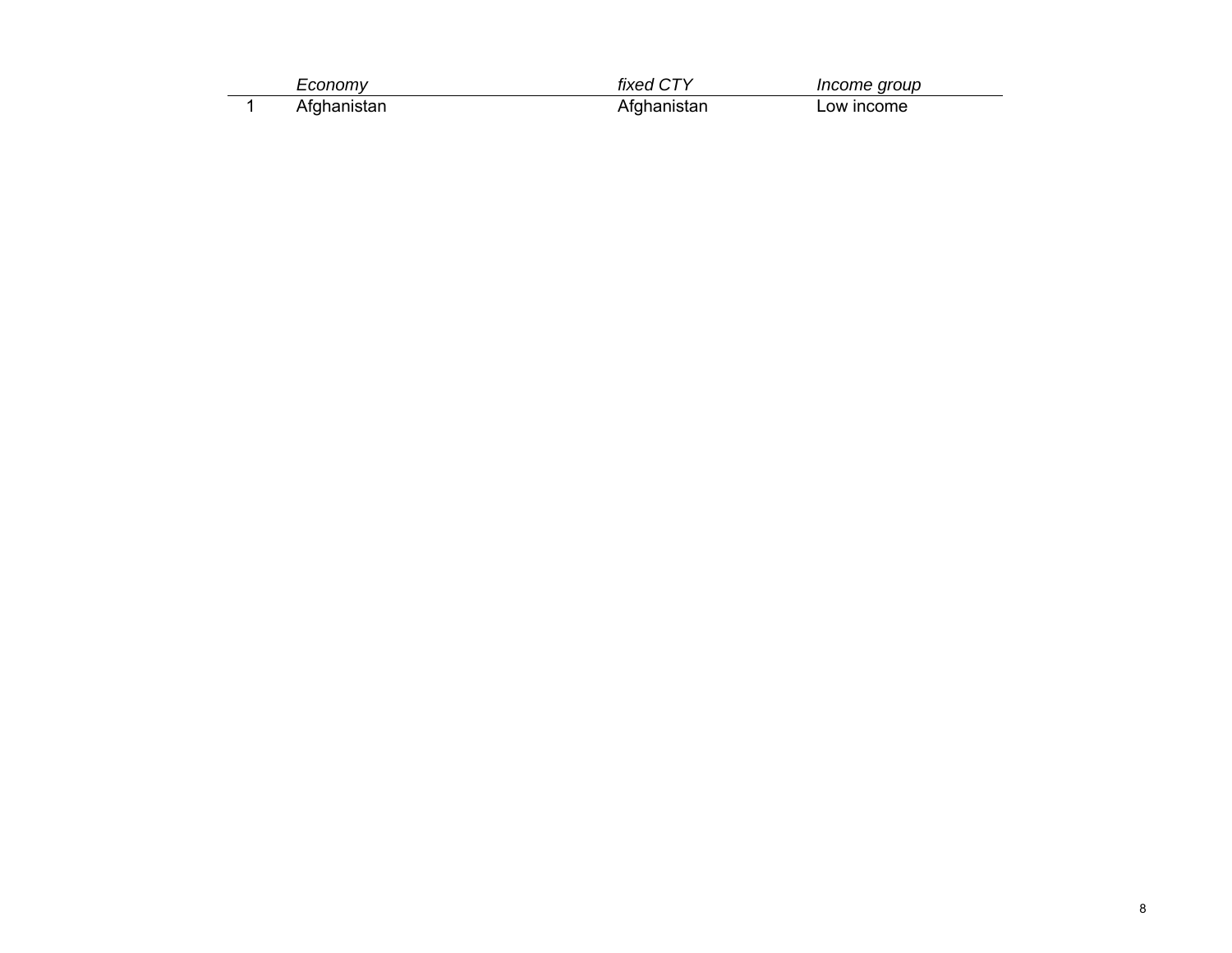| רווסוזי "   | fixed CTY | Income group |
|-------------|-----------|--------------|
| ∖tɑhanistan | uistar    | _ow income   |